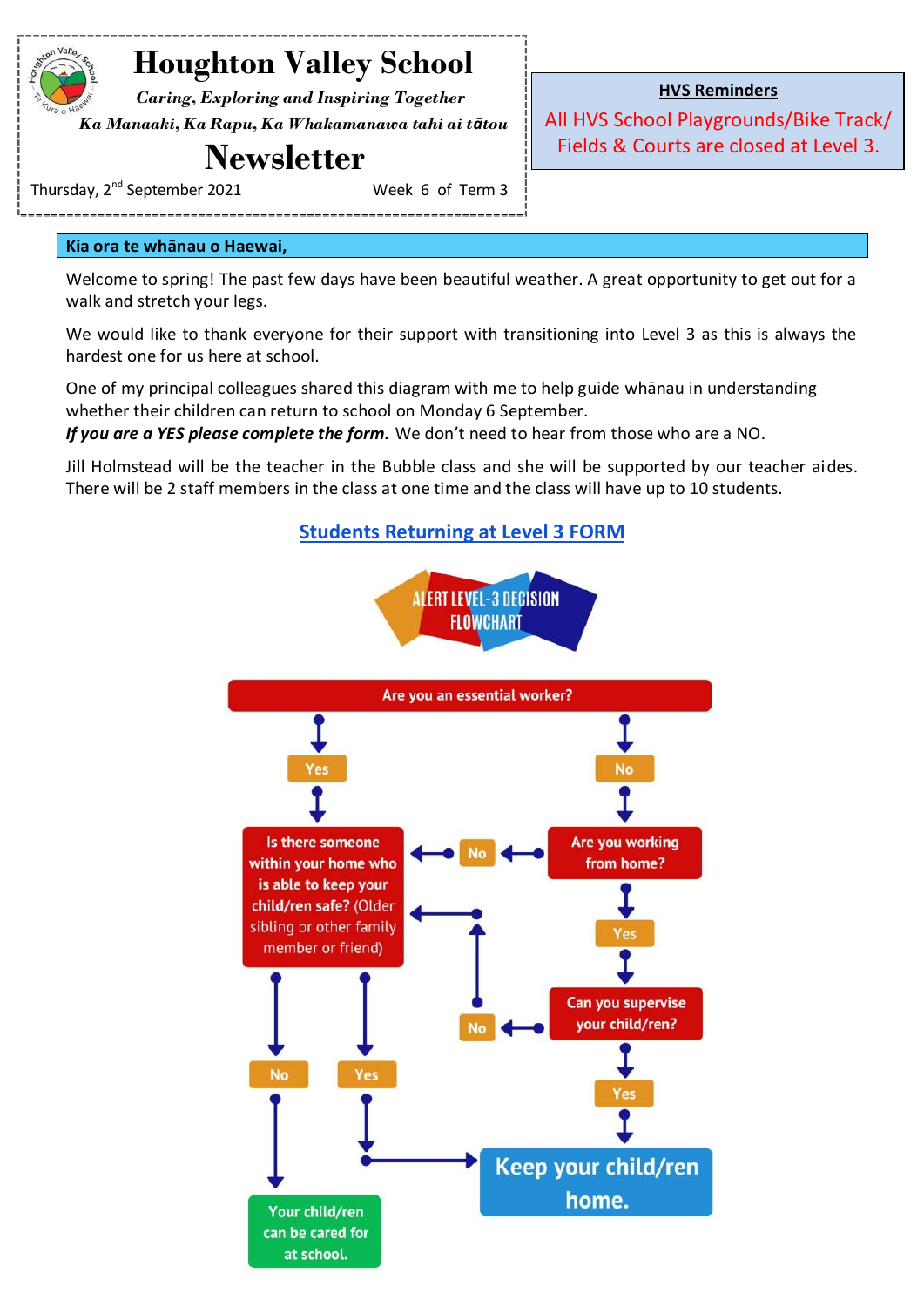### **Home and School Zui - Tuesday 7 September**

Please join us from home for the Home and School meeting on Tuesday 7 September from 7.30pm.

### **Agenda:**

- Update from principal
- Update from BoT
- Using our fundraising money
- Quiz debrief
- Upcoming events (disco and fair)
- Any other matters

**Meeting ID: 932 3561 9282 Passcode: 673030**

#### **Returning to School at Level 2 will be Different**

We are starting to plan for returning to school at level 2. At this stage we wanted to signal that things will be different this time from previous Level 2. We will prepare our children for the changes via Zoom/Google Meets once we know all of them.

We are expecting stricter rules this time as we have experienced this during Level 4 and 3.

One of the changes will be that no adults/parents who aren't staff can not come onsite during level 2 at all.

We will provide more information when we get it. We are looking forward to returning to school when we can!



#### **Wellington Public Library**

You can join the Wellington City Library online during lockdown for access to ebooks and other digital resources.

<https://wcl.govt.nz/about/joining/>

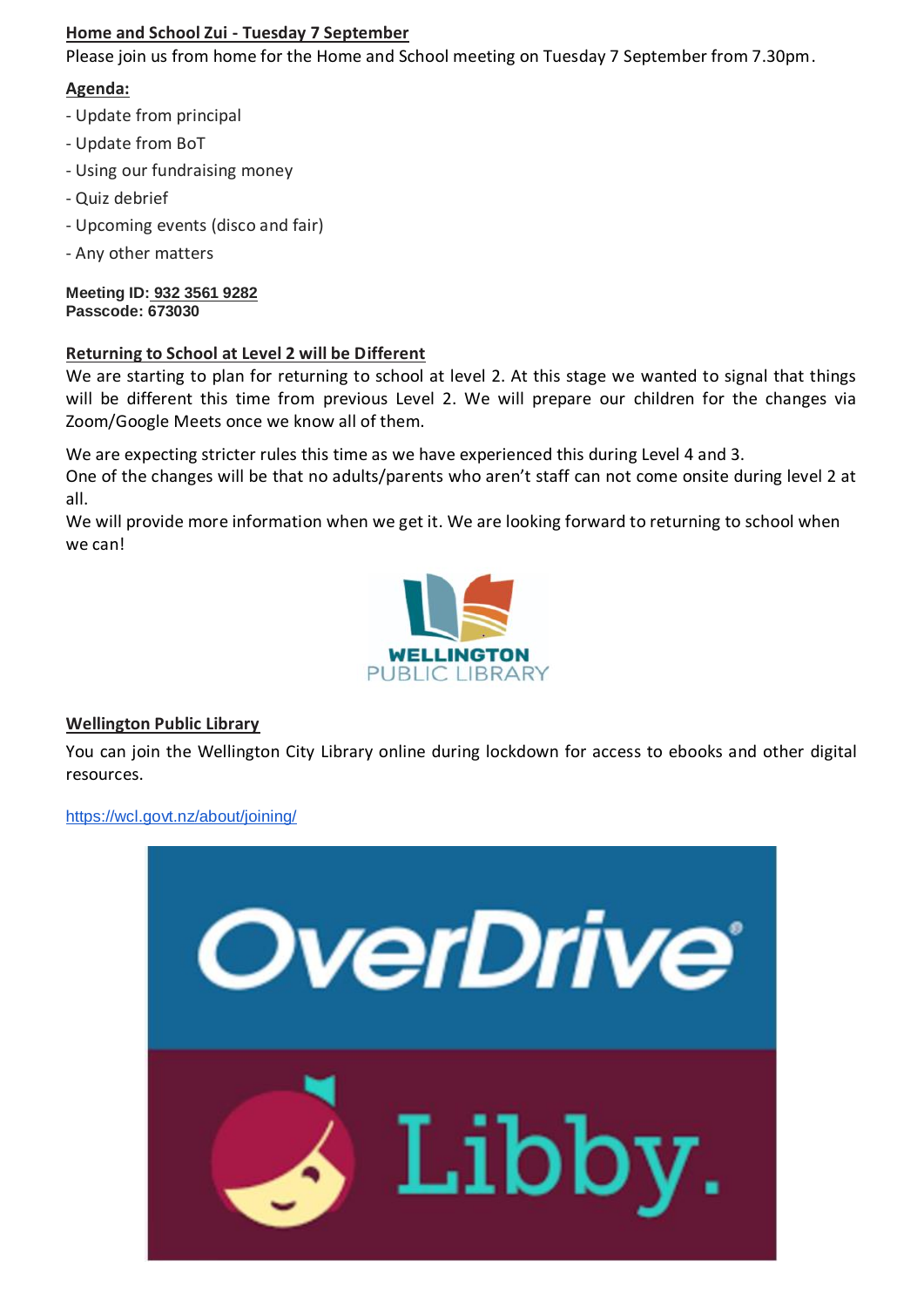#### **Learning from Home**



After reading about camouflage, Michael researched his favourite animal which uses camouflage. He then wrote up some facts about the Lemur and drew a great diagram! Ka rawe Michael!



Rupert, Olive and Flynn made this house for the snails in their garden, and they seem to like it a lot!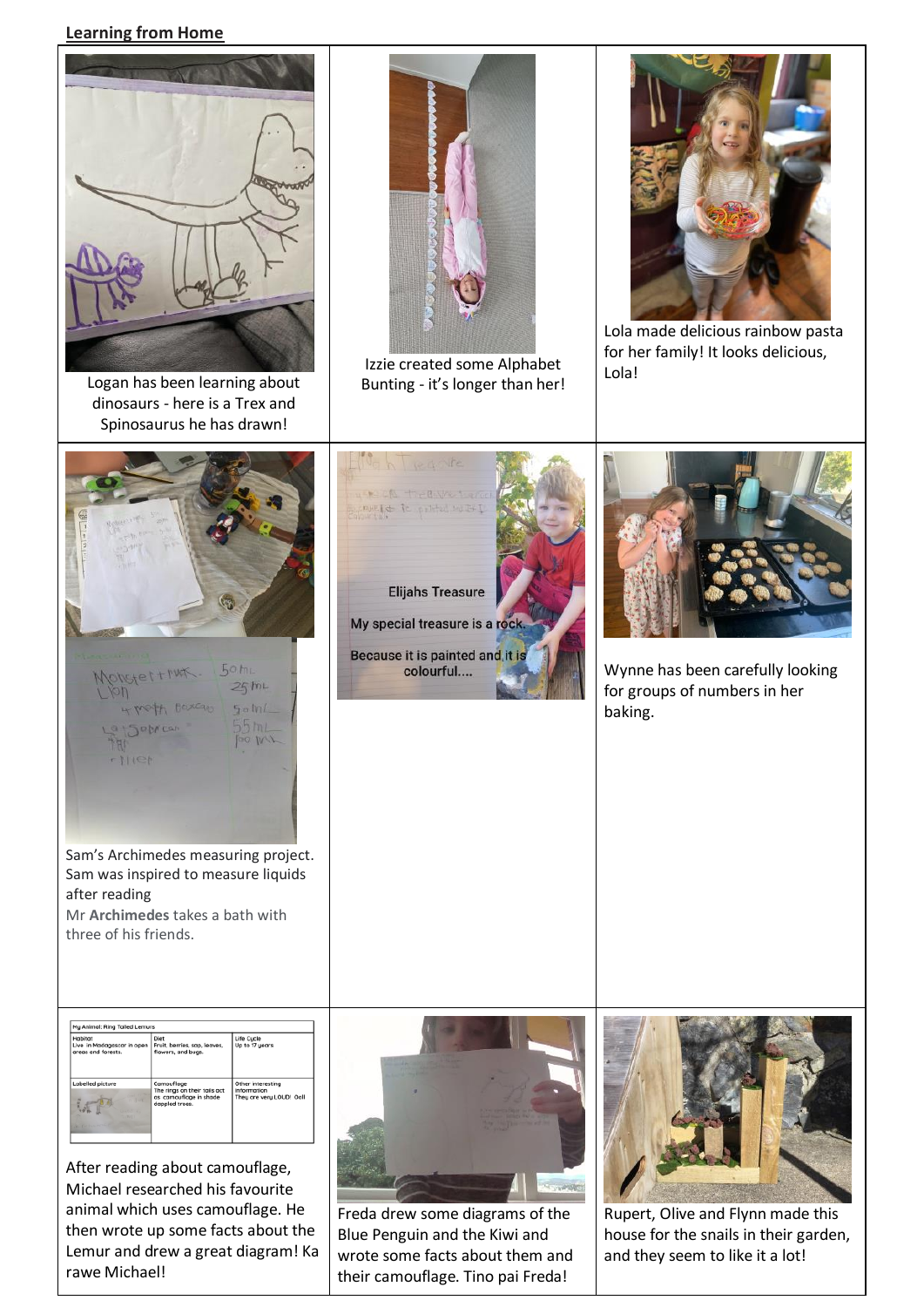

Zara the scientist has been testing out her hypotheses around objects that will float or sink. Ka rawe, Zara!



Fonzie has been reading the Moomintroll books, and he made a costume so he looks like one of his favourite characters, Snufflin!



Arlo created a 'Handscape' - what a wonderful scene you have drawn! Tino pai to mahi!

*Our kowhai tree swirls and twirls, it's pretty flowers blooming. Our kowhai tree pushes up against our window.*

*Our kowhai tree is crisp and soft at the same time, Our kowhai tree is unique.*

A poem by Te Maihi





Marlow tried out the food science activity. He was very interested in cooking spaghetti and colouring it. Once we were done he found it really tasty and ate it all day, including in his bun for lunch! Awesome work Marlow!



Teigan listened to the story Watercress Tuna and the Children of Champion Street. She drew a picture of a special treasure that she owns and wrote about it. Kai pai Teigan!

#### Lachie wrote a great story about the donuts he was getting delivered! **Donuts**

I think that the donuts we are getting today will be ... amazing fluffy chocolate goodness. When I eat it I think the glaze will get stuck on my fingers, then I'll have to lick it off. mmmm can't wait! I think it's funny that my teacher said to drop her one off. She doesn't think I can eat 7! Oh but I can, watch me! By Lachie



Logan went rock pool hunting. He drew a picture of what he could see and labelled it in his science journal. You are a super scientist Logan!



Grace and Nev have been working on Jill's bird watching task. They sat on their deck and recorded what birds they could spot on a table. Tino pai Grace and Nev!